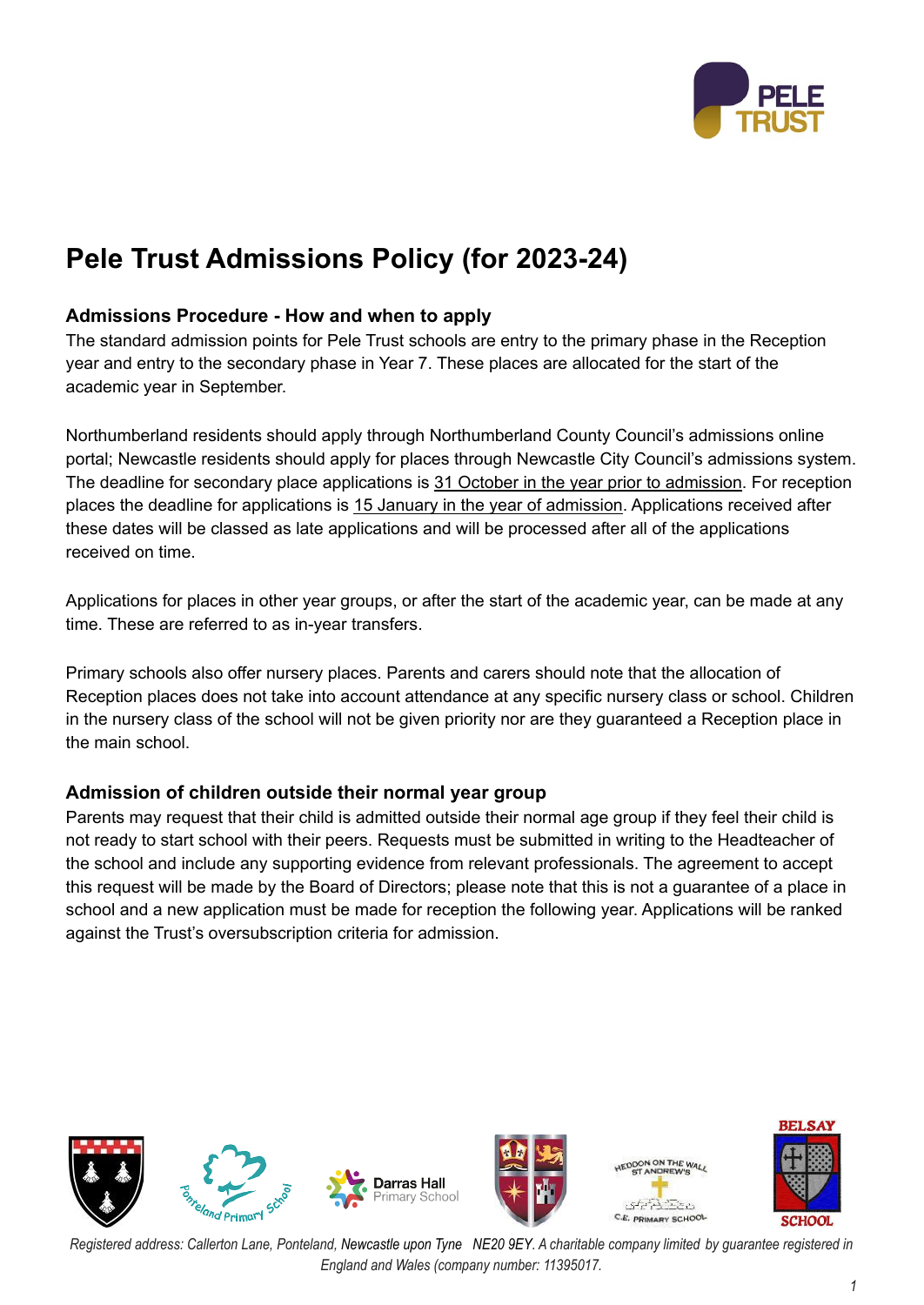

## **Planned Admission Number (PAN)**

The Board of Directors of Pele Trust is the Admission Authority and is obliged to admit all applicants to a particular school within Pele Trust provided these do not exceed the school's Published Admission Number.

The Published Admission Number of each school is: Belsay: 15 Darras Hall: 60 Heddon St. Andrews: 30 Ponteland Primary: 60 Richard Coates: 60 Ponteland High School: 240 (Year 7 entry)

If applications for places at a particular school exceed the Published Admission Number, priority is given in accordance with the oversubscription criteria set out below.

## **Oversubscription criteria (Pele Trust primary schools)**

Applicable to Belsay Primary; Darras Hall Primary; Heddon St. Andrews Primary; Ponteland Primary; Richard Coates CE School

## **1. Special Educational Need**

a. Children with an Education and Health Care Plan that names the school on the statement, and where the school is most appropriate to meet those needs, must be given admission to that school before other applicants

#### **2. Looked After Children**

- a. A 'looked after child' or a child who was previously looked after but immediately after being looked after became subject to an adoption, child arrangements, or special guardianship order 71. A looked after child is a child who is (a) in the care of a local authority, or (b) being provided with accommodation by a local authority in the exercise of their social services functions (see the definition in Section 22 (1) of the Children Act 1989).
- b. Children who appear (to the admission authority of the school) to have been in state care outside of England and ceased to be in state care as a result of being adopted. A child is regarded as having been in state care in a place outside of England if they were





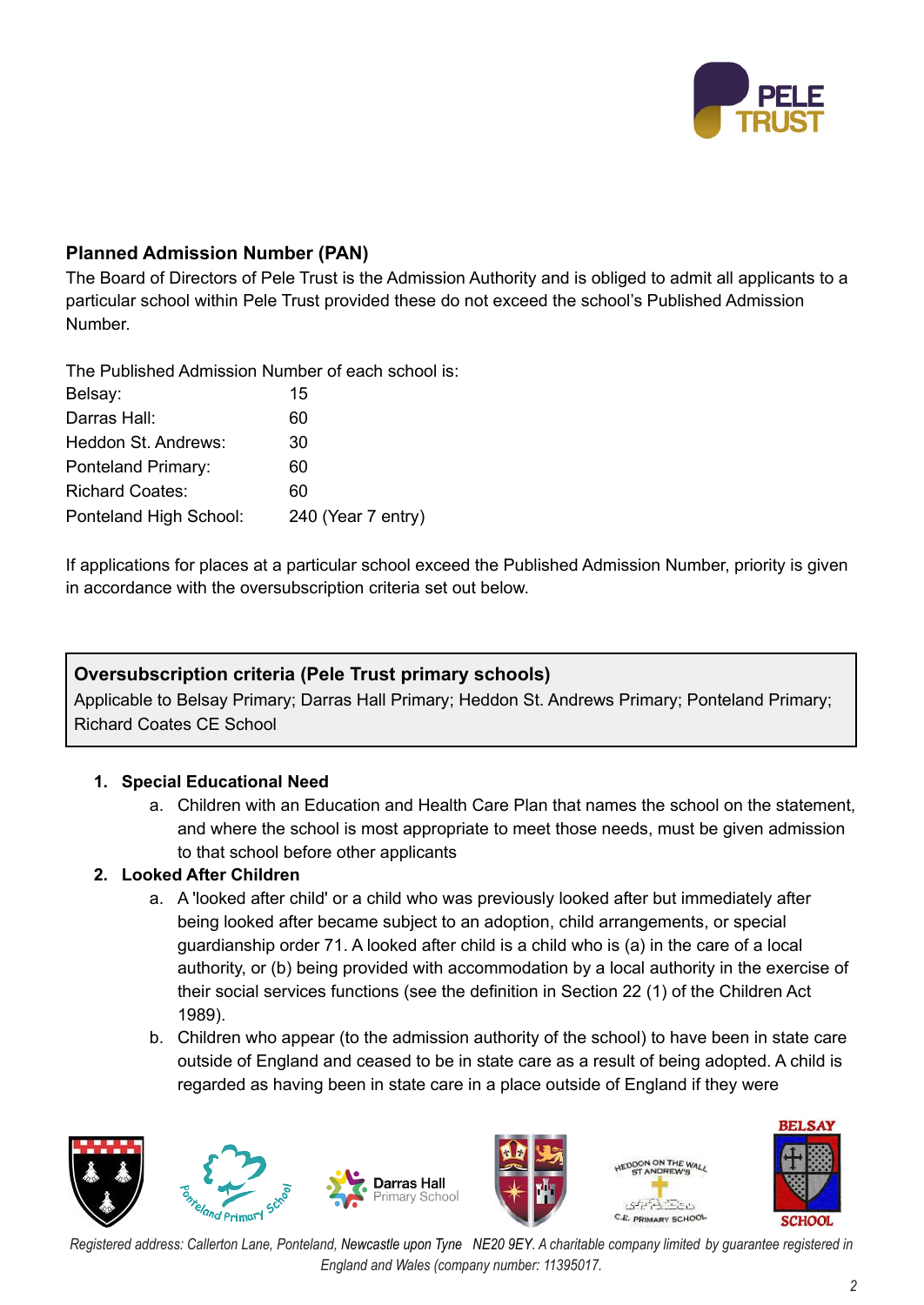

accommodated by a public authority, a religious organisation or any other provider of care whose sole purpose is to benefit society. [The Minister of State for School Standards intends to amend the School Admissions Code but in the meantime, he asks that children adopted from care outside of England are given the second highest priority for admission in oversubscription criteria. Once the code has been updated, admission authorities will have the opportunity to consult upon and publish any formal changes.]

#### **3. Catchment area**

a. Children living within the catchment area of the school (as defined by Northumberland County Council - see 'school catchment area digital maps' at [www.northumberland.gov.uk](http://www.northumberland.gov.uk)) and those on whose behalf firm evidence is presented that they will be living in the catchment area by the appropriate admission date

#### **4. Exceptional medical or social need**

a. Students on whose behalf evidence of exceptional medical or exceptional social need is presented. For example, where one or both parents of the child have a disability that may make travel to a school that is further away difficult. Evidence must be supported by a written statement by a professionally involved third party, such as a doctor or a social worker

#### **5. Siblings**

a. Students who have an older brother or sister who already attends the same Pele Trust school and who is expected to be on roll at the school at the time of admission. [For the purpose of admissions siblings are deemed to be brothers and sisters, step brothers and sisters, adopted brothers and sisters and other children who reside permanently in the household and are treated as siblings.]

#### **6. Children of staff employed within Pele Trust**

a. Children of staff employed within a Pele Trust school for two or more years at the time at which the application for admission is made and/or the member of staff has been recruited to fill a post where there is a demonstrable skill shortage

## **7. Faith consideration (Richard Coates CE School only)**

a. Children whose parents are committed members of the Church of England, or any other Christian Church, and who regularly and frequently attend. (NB: **Regularly and frequently** is defined as attendance at least once per month over the last twelve months. It is sufficient for just one parent/carer to attend)

#### **Oversubscription**

The Pele Trust welcomes applications from all students and we are obliged to admit all students provided our Published Admission Number (PAN) for each school is not exceeded. However, where

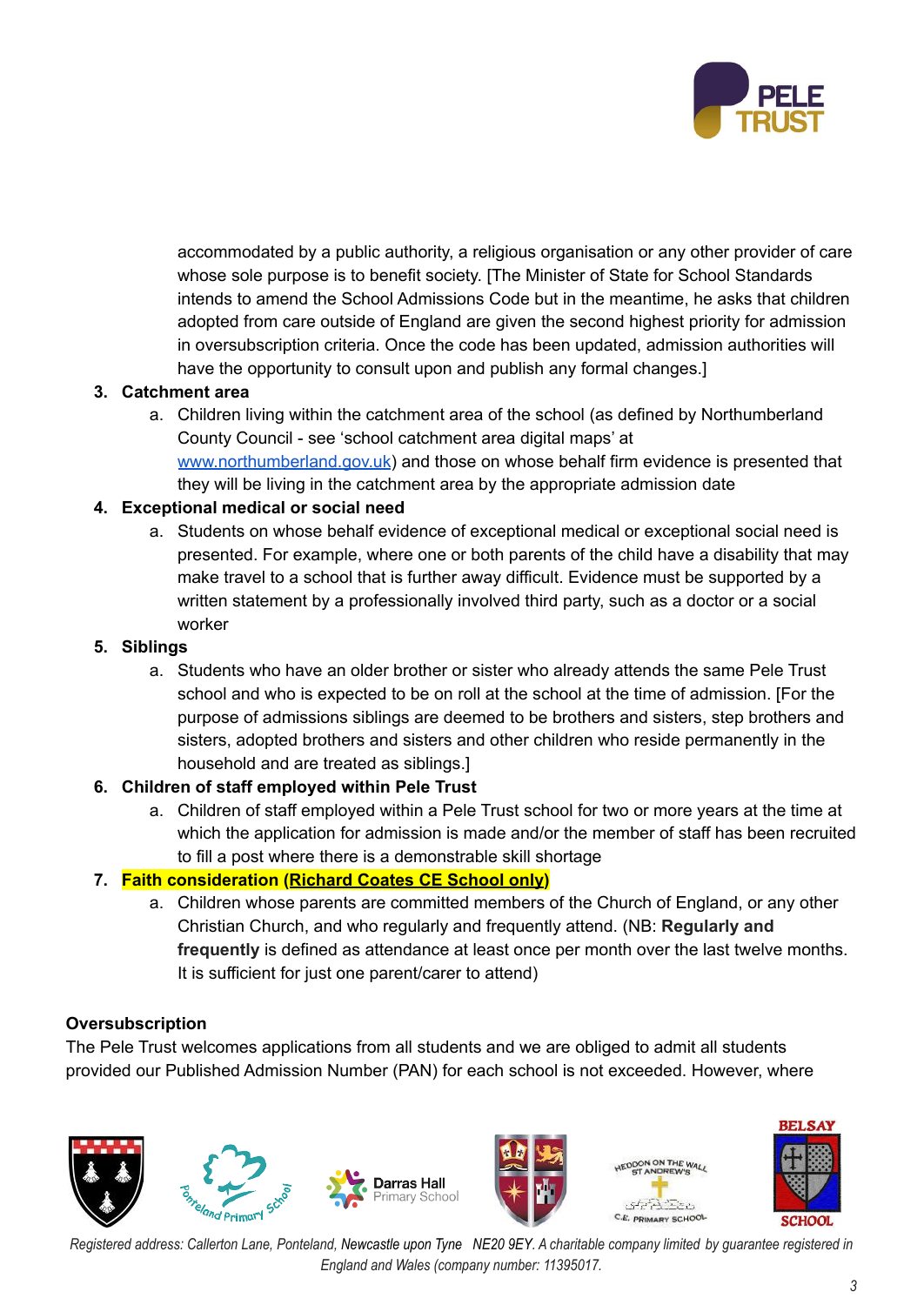

there are places for some, but not all applicants, and when all remaining applicants fall within the same criteria then a tie – breaker (deciding factor) will be implemented.

#### **Tie-breaker**

Distance from the front door of the child's home to the main gate of the school will be the deciding factor with preference being given to those whose home address is nearest to the school as measured in a straight line ('as the crow flies'). The distance checker is contained within the EMS school admissions software using GIS data. Distance checking is an integral function within the school admissions software ensuring consistency in measurement. This will be based on the child's address.

Where the last place to be allocated would mean that a multiple birth sibling group, i.e. twins, triplets, or other multiple birth sibling groups would be split, the sibling will be accepted as an excepted pupil. Otherwise, if only one final place can be offered, and two applicants live equidistant from the Academy, the LA's system of random allocation will apply as a tie-breaker.



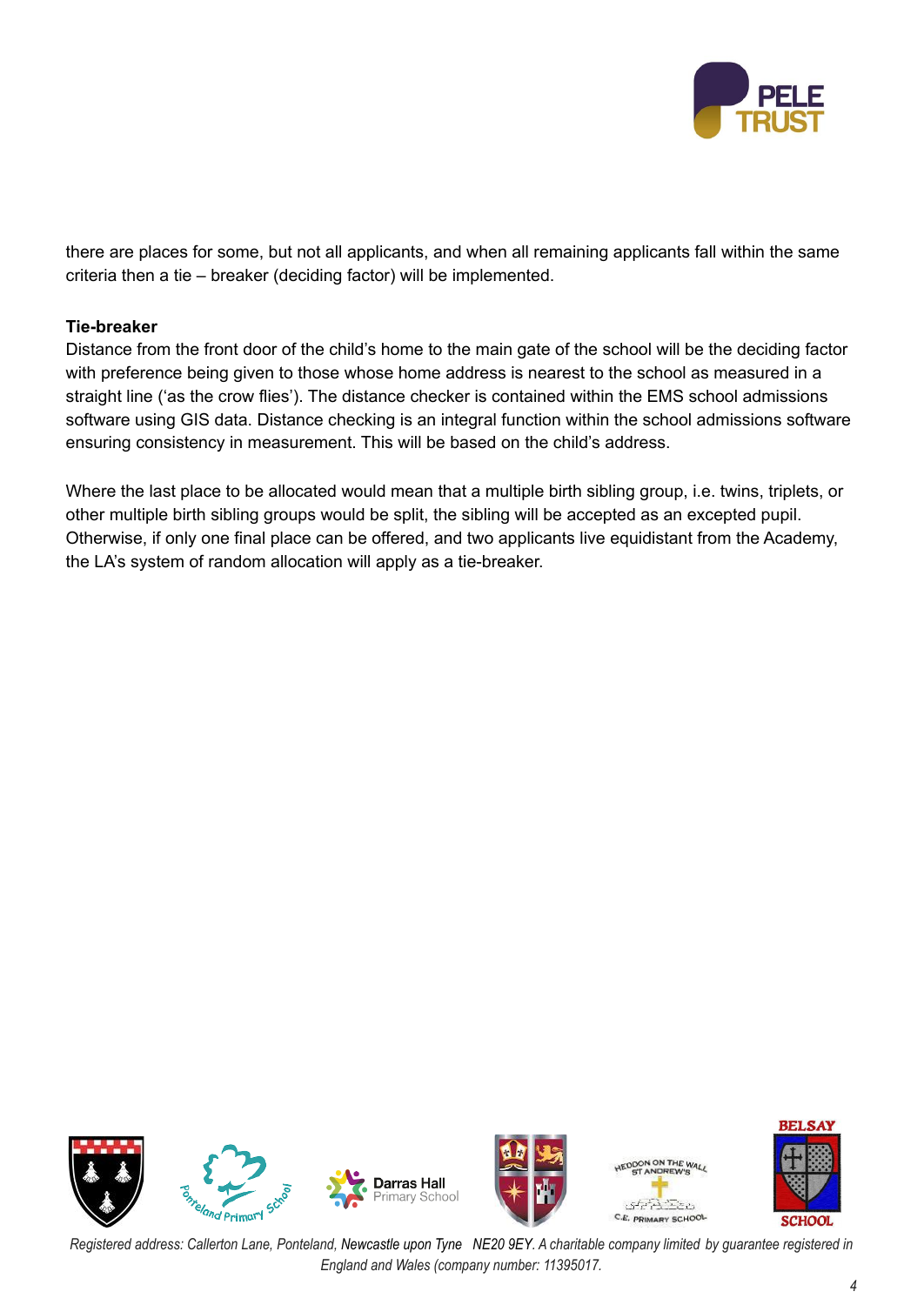

## **Oversubscription criteria (Pele Trust secondary school)**

Applicable to Ponteland High School

#### **1. Special Educational Need**

a. Children with a Statement of Special Educational Need or Education and Health Care Plan that names the school on the statement, and where the school is most appropriate to meet those needs, must be given admission to that school before other applicants

#### **2. Looked After Children**

- a. A 'looked after child' or a child who was previously looked after but immediately after being looked after became subject to an adoption, child arrangements, or special guardianship order 71. A looked after child is a child who is (a) in the care of a local authority, or (b) being provided with accommodation by a local authority in the exercise of their social services functions (see the definition in Section 22(1) of the Children Act 1989).
- b. Children who appear (to the admission authority of the school) to have been in state care outside of England and ceased to be in state care as a result of being adopted. A child is regarded as having been in state care in a place outside of England if they were accommodated by a public authority, a religious organisation or any other provider of care whose sole purpose is to benefit society. [The Minister of State for School Standards intends to amend the School Admissions Code but in the meantime, he asks that children adopted from care outside of England are given the second highest priority for admission in oversubscription criteria. Once the code has been updated, admission authorities will have the opportunity to consult upon and publish any formal changes.]

#### **3. Feeder schools (in descending order of priority)**

- a. Children on roll in a Pele Trust primary school who also live in the catchment area (as defined by Northumberland County Council - see Appendix 1 and 'school catchment area digital maps' at [www.northumberland.gov.uk\)](http://www.northumberland.gov.uk) and those on whose behalf firm evidence is presented that they will be living in the catchment area by the appropriate admission date
- b. Children living in the catchment area on whose behalf firm evidence is presented that they will be living in the catchment area by the appropriate admission date
- c. Children who reside outside of the catchment area but have attended a Pele Trust primary school for a minimum of two full academic years

## **4. Exceptional medical or social need**

a. Students on whose behalf evidence of exceptional medical or exceptional social need is presented. For example, where one or both parents of the child have a disability that may







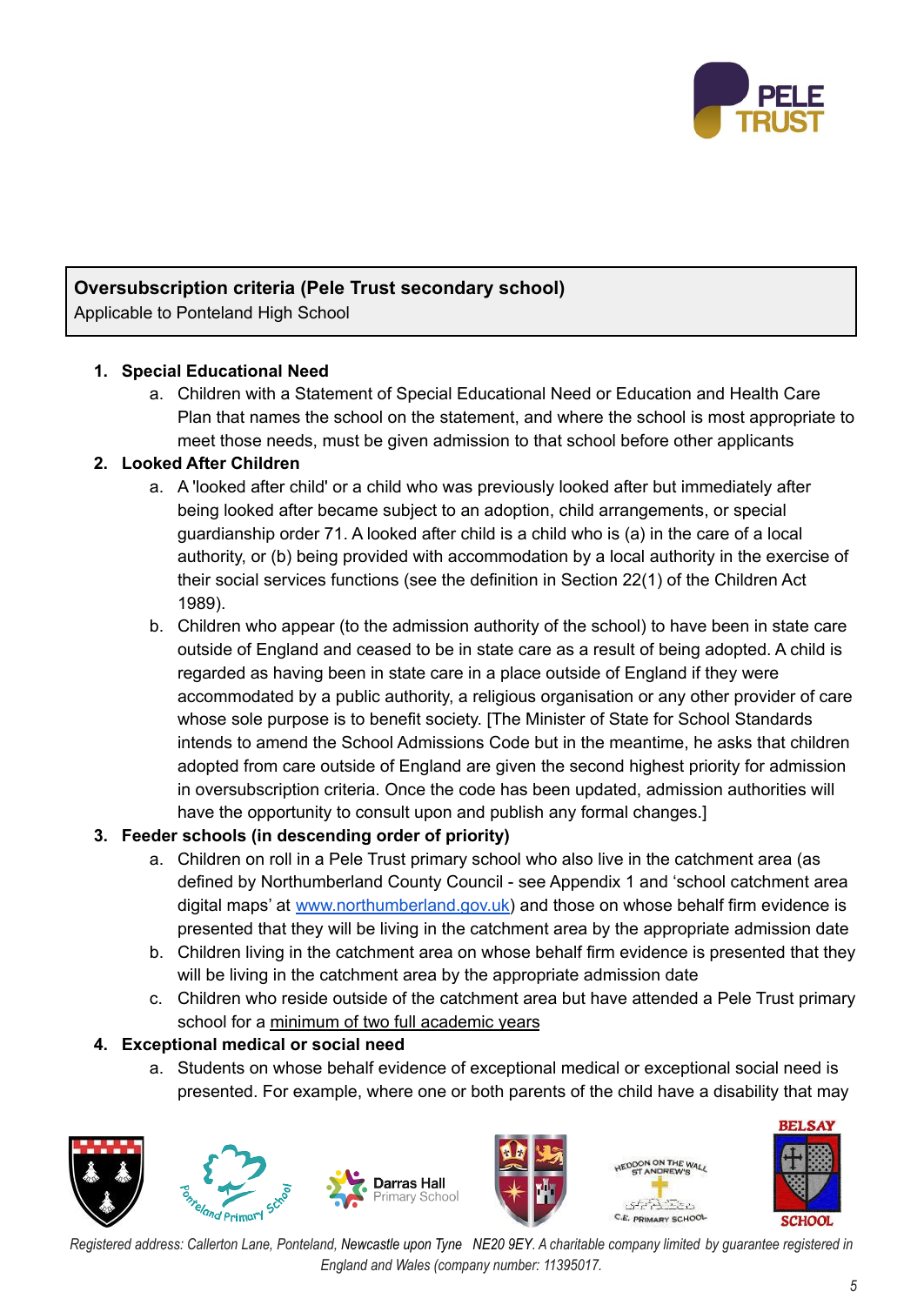

make travel to a school that is further away difficult. Evidence must be supported by a written statement by a professionally involved third party, such as a doctor or a social worker

#### **5. Siblings**

a. Students who have an older brother or sister who already attends the same Pele Trust school and who is expected to be on roll at the school at the time of admission. [For the purpose of admissions siblings are deemed to be brothers and sisters, step brothers and sisters, adopted brothers and sisters and other children who reside permanently in the household and are treated as siblings.]

#### **6. Children of staff employed within Pele Trust**

a. Children of staff employed within a Pele Trust school for two or more years at the time at which the application for admission is made and/or the member of staff has been recruited to fill a post where there is a demonstrable skill shortage, and/or the member of staff has relocated.

#### **Oversubscription**

The Pele Trust welcomes applications from all students and we are obliged to admit all students provided our Published Admission Number (PAN) for each school is not exceeded. However, where there are places for some, but not all applicants, and when all remaining applicants fall within the same criteria then a tie-breaker (deciding factor) will be implemented.

#### **Tie-breaker**

Distance from the front door of the child's home to the main gate of the school will be the deciding factor with preference being given to those whose home address is nearest to the school as measured in a straight line ('as the crow flies'). The distance checker is contained within the EMS school admissions software using GIS data. Distance checking is an integral function within the school admissions software ensuring consistency in measurement. This will be based on the child's address.

Where the last place to be allocated would mean that a multiple birth sibling group, i.e. twins, triplets, or other multiple birth sibling groups would be split, the sibling will be accepted as an excepted pupil. Otherwise, if only one final place can be offered, and two applicants live equidistant from the Academy, the LA's system of random allocation will apply as a tie-breaker.

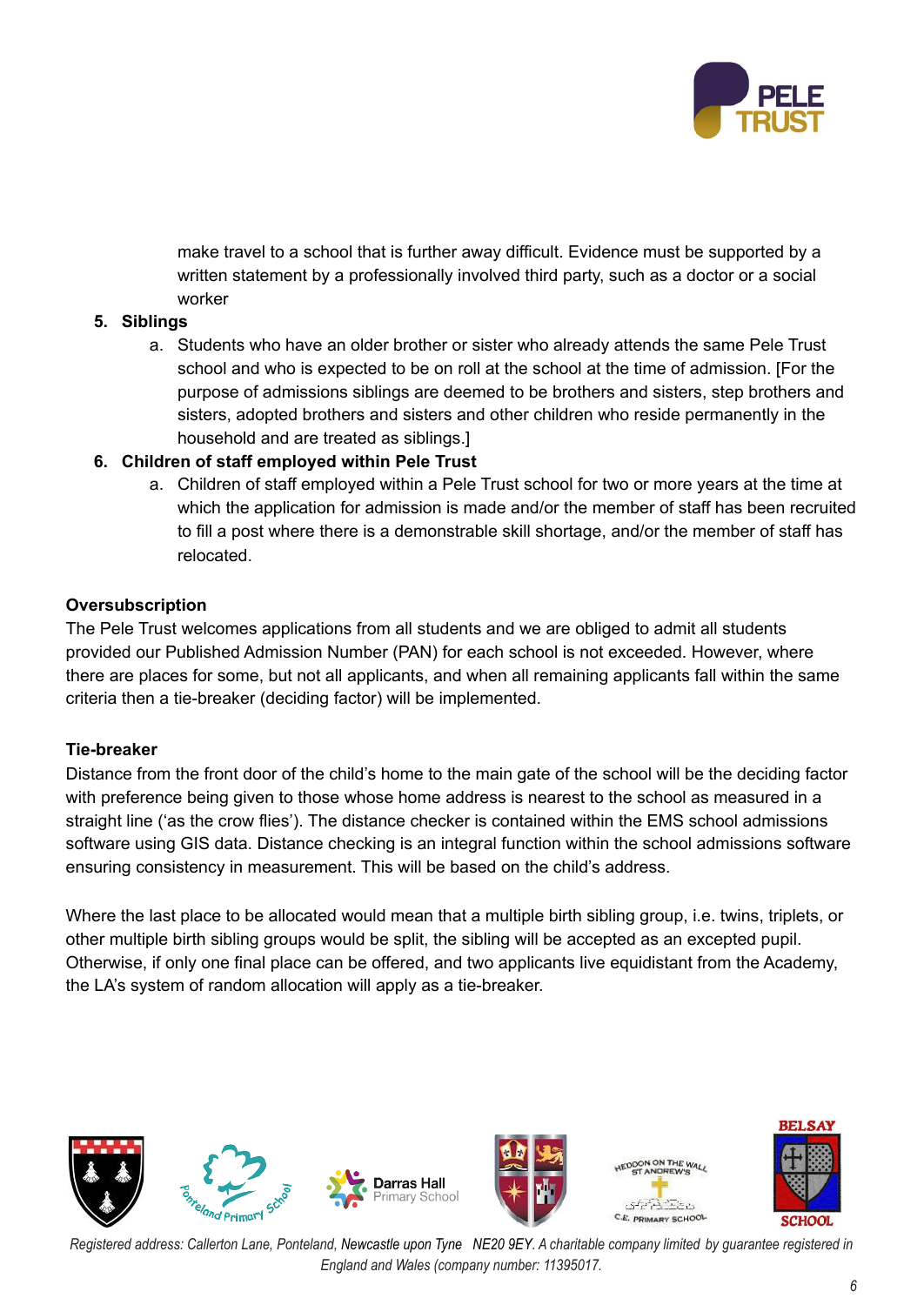

#### **Proof of Residence**

- Parents will be asked to provide proof of residency in the case of oversubscription
- The address given must be where the child lives permanently. It must not be that of a childminder, grandparent, or other relative's address. If parents/carers share custody of a child then the Trust may request to see the court order, medical card or other evidence to establish where the child is resident for most of the time during weekdays.
- Pele Trust also reserves the right to withdraw a place at a school if information relating to address or any other matter is found to be false.

#### **Additional information**

- 1. Children with protected characteristics under the Equality Act 2010 will be treated no less favourably than other applicants for admission. In respect of children with disabilities, schools are under a duty to make reasonable adjustments to ensure that pupils with disabilities are not placed at a substantial disadvantage, and no child will be refused a place on the grounds of disability. A pupil has a disability if he or she has a physical or mental impairment that has a substantial and long-term adverse effect on his or her ability to carry out normal day-to-day activities.
- 2. In cases where an application for a place has been unsuccessful, parents may request that the child's name be placed on a waiting list for the school in question. Waiting lists can only apply to transfer year groups and will only be maintained until 31 December of the year in question. A place on the waiting list does not affect your right to appeal.
- 3. Those parents whose application to a school has been unsuccessful will be notified of their right of appeal to an Independent Appeal Panel. The School Standards and Framework Act 1998 gives this right to all parents whose application for a school has been unsuccessful. The decision of an Appeal Panel is binding on both the Admission Authority and the school. The School Admissions Appeals Code can be found on the DfE website at <https://bit.ly/3qLraNs>.

#### **Late applications for a Northumberland School Place**

If an application is late and is not considered as exceptional, a place will not be offered on 1 March 2022. This will be the case even if you live in the catchment area for the school. If you are a Northumberland resident, you will get an offer on or after 1 March 2022.

#### **Notification of Places**

The formal offer of a place will be issued by the LA who will write to parents/carers on **1 March 2022.**

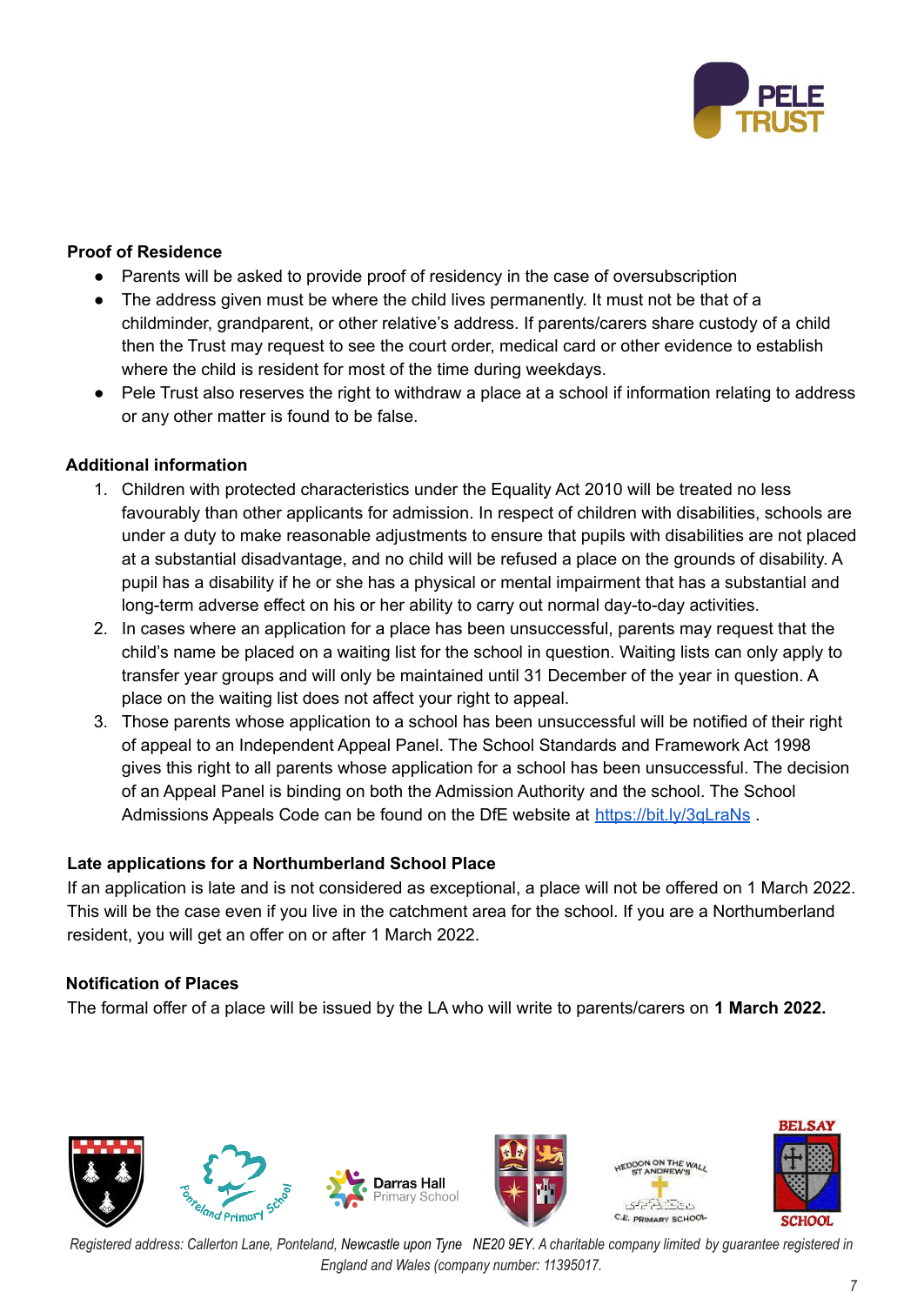

#### **Waiting lists/appeals**

Each school within the Trust will maintain a waiting list for the transfer year group, i.e. Reception and Y7. Positions on the waiting list will be determined solely in accordance with the oversubscription criteria. Where places become vacant they will be allocated to children on the waiting list in accordance with the oversubscription criteria.

#### **In year admissions**

The Pele Trust has agreed to operate in accordance with Northumberland County Council's Pupil Placement Panel (Fair Access protocol). To apply for a place during the academic year, parents/carers should contact the Northumberland County Council Admissions Team and request an In-Year Transfer Form. If the year group is full or oversubscribed then a place will be refused, however the applicant will be given the opportunity to appeal. If the parent/carer chooses to appeal for a place then an independent panel will be convened, and any decision made by the panel is legally binding.

#### **Withdrawing an offer of a place**

The Trust reserves the right to withdraw an offer of a place if:

- Parent/carer fails to respond to the offer of a place within the agreed deadline
- It is established that the offer of a place was obtained through fraudulent or misleading application





**VON THE W**